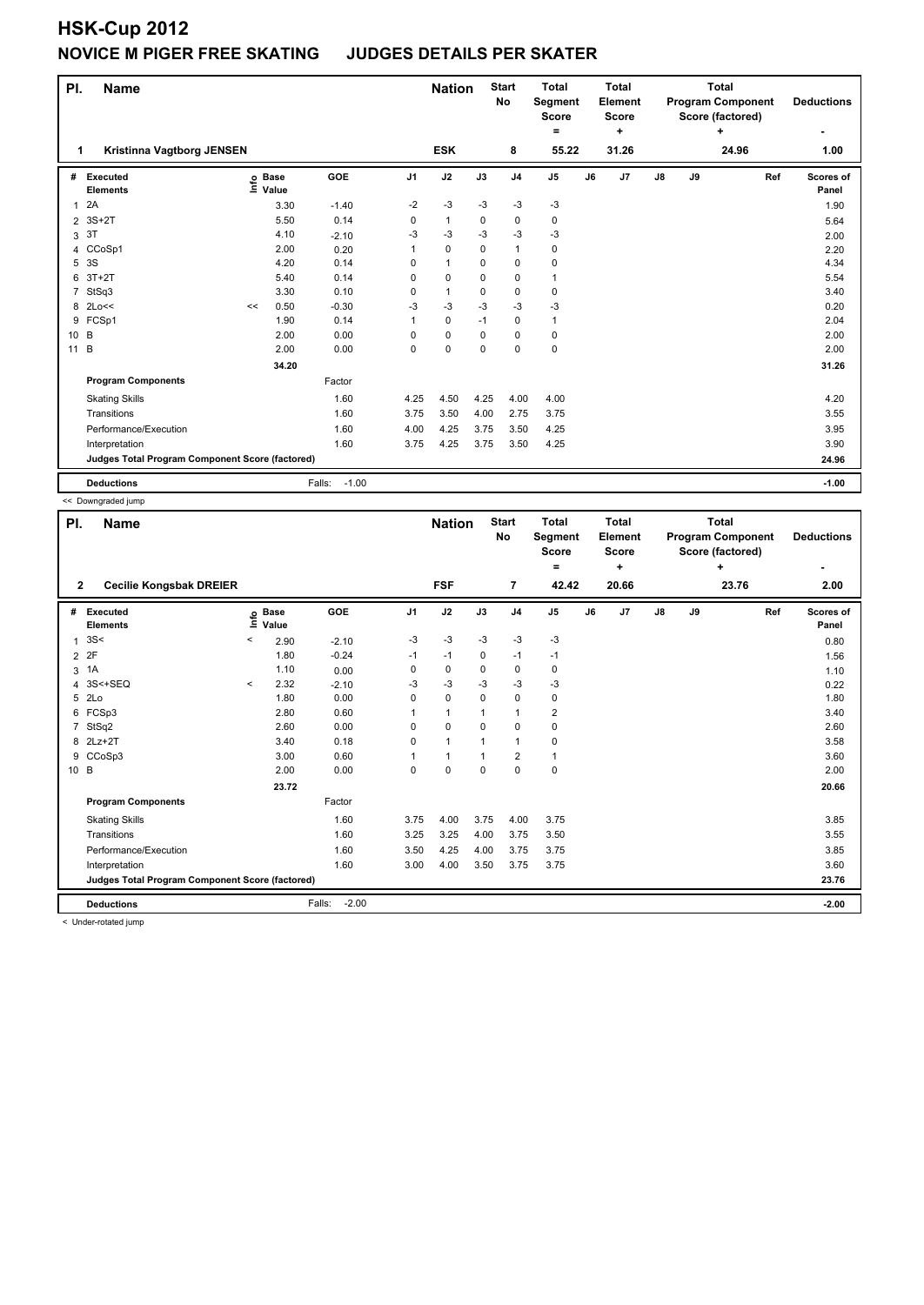| PI.            | <b>Name</b>                                     |                   |                 |         |          | <b>Nation</b> |              | <b>Start</b><br><b>No</b> | <b>Total</b><br>Segment<br><b>Score</b><br>۰ |    | <b>Total</b><br>Element<br><b>Score</b><br>÷ |            |    | <b>Total</b><br><b>Program Component</b><br>Score (factored)<br>÷ | <b>Deductions</b>  |
|----------------|-------------------------------------------------|-------------------|-----------------|---------|----------|---------------|--------------|---------------------------|----------------------------------------------|----|----------------------------------------------|------------|----|-------------------------------------------------------------------|--------------------|
| 3              | <b>Emma Louise JENSEN</b>                       |                   |                 |         |          | <b>FSF</b>    |              | 5                         | 39.50                                        |    | 19.74                                        |            |    | 21.76                                                             | 2.00               |
| #              | Executed<br><b>Elements</b>                     | e Base<br>E Value | Value           | GOE     | J1       | J2            | J3           | J <sub>4</sub>            | J <sub>5</sub>                               | J6 | J <sub>7</sub>                               | ${\sf J8}$ | J9 | Ref                                                               | Scores of<br>Panel |
| 1              | $2Lz+2T$                                        |                   | 3.40            | 0.00    | 0        | $\mathbf 0$   | $\mathbf 0$  | $\mathbf 0$               | 0                                            |    |                                              |            |    |                                                                   | 3.40               |
| $\overline{2}$ | 3S<<                                            | <<                | 1.30            | $-0.60$ | $-3$     | $-3$          | $-3$         | $-3$                      | $-3$                                         |    |                                              |            |    |                                                                   | 0.70               |
|                | 3 FCSp3                                         |                   | 2.80            | 0.40    | $\Omega$ | $\mathbf{1}$  | $\mathbf{1}$ | 1                         | 1                                            |    |                                              |            |    |                                                                   | 3.20               |
| 4              | 2F                                              |                   | 1.80            | 0.06    | 0        | $\mathbf 0$   | $\mathbf{1}$ | $\mathbf 0$               | 0                                            |    |                                              |            |    |                                                                   | 1.86               |
| 5              | 2Lo                                             |                   | 1.80            | 0.00    | 0        | $\mathbf 0$   | $\Omega$     | $\mathbf 0$               | 0                                            |    |                                              |            |    |                                                                   | 1.80               |
| 6              | $2F+2T$                                         |                   | 3.10            | $-0.30$ | $-2$     | $-1$          | $-1$         | $-1$                      | 0                                            |    |                                              |            |    |                                                                   | 2.80               |
| $7^{\circ}$    | 1A                                              |                   | 1.10            | 0.08    | 0        | $\mathbf{1}$  | $\Omega$     | 1                         | 0                                            |    |                                              |            |    |                                                                   | 1.18               |
|                | 8 CCoSp3                                        |                   | 3.00            | 0.00    | 0        | $\mathbf 0$   | 0            | $\mathbf 0$               | 0                                            |    |                                              |            |    |                                                                   | 3.00               |
| 9              | StSq1                                           |                   | 1.80            | 0.00    | 0        | $\pmb{0}$     | $\mathbf 0$  | $\mathbf 0$               | 0                                            |    |                                              |            |    |                                                                   | 1.80               |
|                |                                                 |                   | 20.10           |         |          |               |              |                           |                                              |    |                                              |            |    |                                                                   | 19.74              |
|                | <b>Program Components</b>                       |                   |                 | Factor  |          |               |              |                           |                                              |    |                                              |            |    |                                                                   |                    |
|                | <b>Skating Skills</b>                           |                   |                 | 1.60    | 3.25     | 3.75          | 3.50         | 3.00                      | 3.50                                         |    |                                              |            |    |                                                                   | 3.40               |
|                | Transitions                                     |                   |                 | 1.60    | 3.00     | 4.50          | 3.25         | 3.25                      | 3.25                                         |    |                                              |            |    |                                                                   | 3.45               |
|                | Performance/Execution                           |                   |                 | 1.60    | 2.75     | 3.75          | 3.25         | 3.25                      | 3.50                                         |    |                                              |            |    |                                                                   | 3.30               |
|                | Interpretation                                  |                   |                 | 1.60    | 3.00     | 4.00          | 3.50         | 3.00                      | 3.75                                         |    |                                              |            |    |                                                                   | 3.45               |
|                | Judges Total Program Component Score (factored) |                   |                 |         |          |               |              |                           |                                              |    |                                              |            |    |                                                                   | 21.76              |
|                | <b>Deductions</b>                               |                   | Time violation: | $-1.00$ |          |               |              |                           | Falls:<br>$-1.00$                            |    |                                              |            |    |                                                                   | $-2.00$            |

<< Downgraded jump

| PI.            | <b>Name</b>                                     |                              |                   |                | <b>Nation</b> |              | <b>Start</b><br><b>No</b> | <b>Total</b><br>Segment<br><b>Score</b> |    | <b>Total</b><br>Element<br><b>Score</b> |    |    | <b>Total</b><br><b>Program Component</b><br>Score (factored) |     | <b>Deductions</b>  |
|----------------|-------------------------------------------------|------------------------------|-------------------|----------------|---------------|--------------|---------------------------|-----------------------------------------|----|-----------------------------------------|----|----|--------------------------------------------------------------|-----|--------------------|
|                |                                                 |                              |                   |                |               |              |                           | $=$                                     |    | ÷                                       |    |    | ÷                                                            |     | ٠                  |
| 4              | <b>Leonora Colmor JEPSEN</b>                    |                              |                   |                | <b>GSF</b>    |              | 4                         | 39.46                                   |    | 16.62                                   |    |    | 23.84                                                        |     | 1.00               |
| #              | Executed<br><b>Elements</b>                     | <b>Base</b><br>lnfo<br>Value | <b>GOE</b>        | J <sub>1</sub> | J2            | J3           | J <sub>4</sub>            | J <sub>5</sub>                          | J6 | J7                                      | J8 | J9 |                                                              | Ref | Scores of<br>Panel |
| 1              | 2F                                              | 1.80                         | 0.06              | 0              | 0             | 1            | 0                         | 0                                       |    |                                         |    |    |                                                              |     | 1.86               |
| $\overline{2}$ | 1A                                              | 1.10                         | 0.12              | 1              | $\mathbf{1}$  | $\mathbf{1}$ | $\mathbf 0$               | 0                                       |    |                                         |    |    |                                                              |     | 1.22               |
| 3              | 2Lz+2Lo                                         | 3.90                         | 0.00              | 0              | $\mathbf 0$   | 0            | $\mathbf 0$               | 0                                       |    |                                         |    |    |                                                              |     | 3.90               |
|                | 4 CCoSp3                                        | 3.00                         | 0.40              | 0              | $\mathbf{1}$  | 1            | $\mathbf{1}$              | 1                                       |    |                                         |    |    |                                                              |     | 3.40               |
| 5              | 1A                                              | 1.10                         | 0.00              | 0              | $\mathbf 0$   | 0            | 0                         | 0                                       |    |                                         |    |    |                                                              |     | 1.10               |
| 6              | 1F+SEQ                                          | 0.40                         | $-0.20$           | $-2$           | $-2$          | $-3$         | $-2$                      | $-1$                                    |    |                                         |    |    |                                                              |     | 0.20               |
| $\overline{7}$ | 2Lo                                             | 1.80                         | $-0.90$           | $-3$           | -3            | $-3$         | $-3$                      | $-3$                                    |    |                                         |    |    |                                                              |     | 0.90               |
| 8              | FSSp1                                           | 2.00                         | $-0.06$           | $-1$           | 0             | 0            | 0                         | 0                                       |    |                                         |    |    |                                                              |     | 1.94               |
| 9              | StSq1                                           | 1.80                         | 0.30              | $\mathbf{1}$   | $\mathbf 0$   | 1            | $\overline{1}$            | 0                                       |    |                                         |    |    |                                                              |     | 2.10               |
|                |                                                 | 16.90                        |                   |                |               |              |                           |                                         |    |                                         |    |    |                                                              |     | 16.62              |
|                | <b>Program Components</b>                       |                              | Factor            |                |               |              |                           |                                         |    |                                         |    |    |                                                              |     |                    |
|                | <b>Skating Skills</b>                           |                              | 1.60              | 3.50           | 4.00          | 4.25         | 3.50                      | 3.50                                    |    |                                         |    |    |                                                              |     | 3.75               |
|                | Transitions                                     |                              | 1.60              | 3.75           | 4.50          | 4.00         | 3.50                      | 3.00                                    |    |                                         |    |    |                                                              |     | 3.75               |
|                | Performance/Execution                           |                              | 1.60              | 3.50           | 3.50          | 4.25         | 3.75                      | 3.25                                    |    |                                         |    |    |                                                              |     | 3.65               |
|                | Interpretation                                  |                              | 1.60              | 3.75           | 3.75          | 4.25         | 3.50                      | 3.50                                    |    |                                         |    |    |                                                              |     | 3.75               |
|                | Judges Total Program Component Score (factored) |                              |                   |                |               |              |                           |                                         |    |                                         |    |    |                                                              |     | 23.84              |
|                | <b>Deductions</b>                               |                              | Falls:<br>$-1.00$ |                |               |              |                           |                                         |    |                                         |    |    |                                                              |     | $-1.00$            |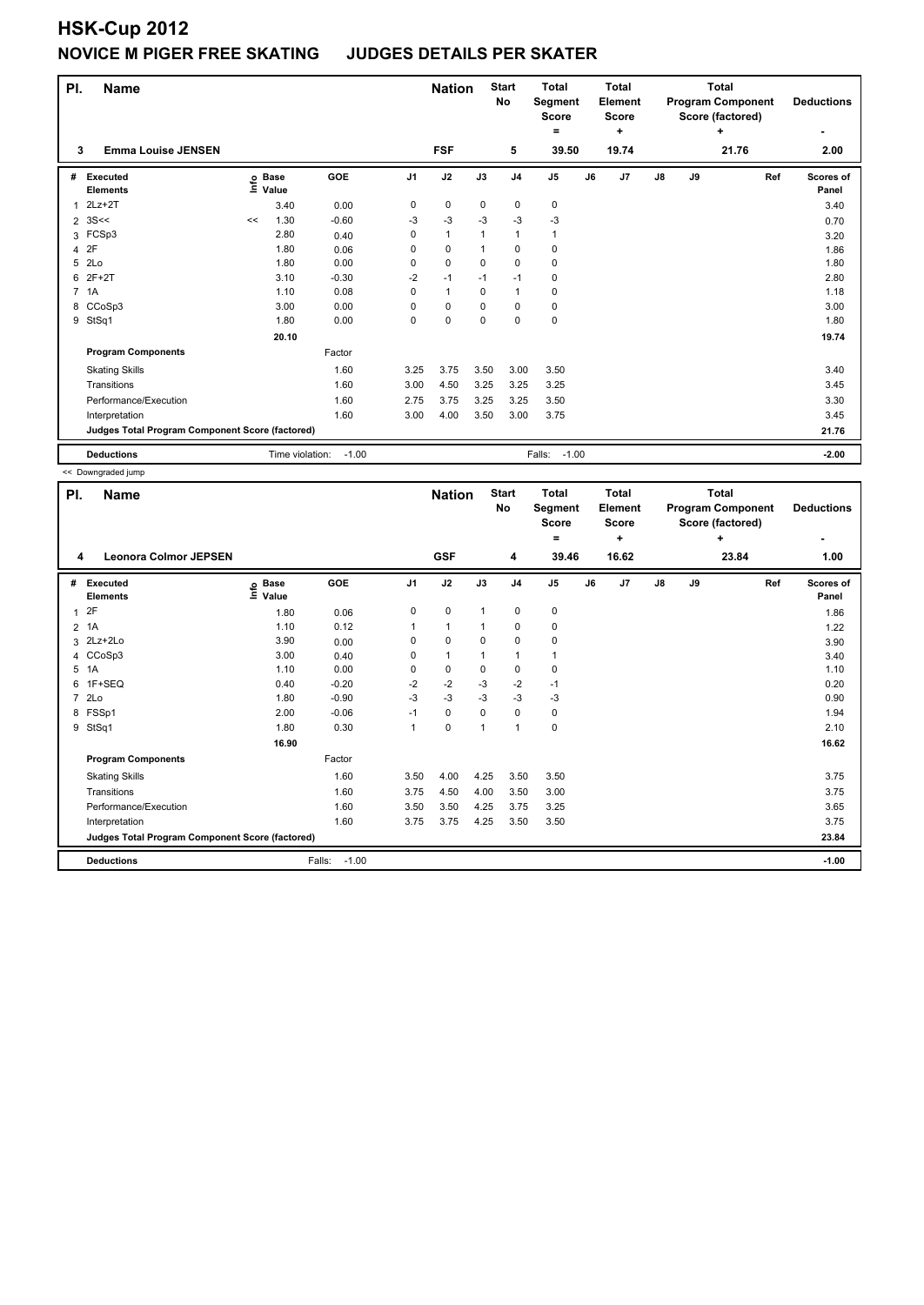| PI.            | <b>Name</b>                                     |         | <b>Start</b><br><b>Nation</b><br><b>No</b> |                   |                | <b>Total</b><br><b>Total</b><br>Segment<br>Element<br><b>Score</b><br><b>Score</b><br>٠<br>$=$ |             |                | <b>Total</b><br><b>Program Component</b><br>Score (factored) | <b>Deductions</b> |       |               |    |       |                    |
|----------------|-------------------------------------------------|---------|--------------------------------------------|-------------------|----------------|------------------------------------------------------------------------------------------------|-------------|----------------|--------------------------------------------------------------|-------------------|-------|---------------|----|-------|--------------------|
| 5              | Sophie-Amalie Feldskov VORRE                    |         |                                            |                   |                | <b>GKF</b>                                                                                     |             | 3              | 37.74                                                        |                   | 18.90 |               |    | 19.84 | 1.00               |
| #              | Executed<br><b>Elements</b>                     |         | e Base<br>⊑ Value<br>Value                 | GOE               | J <sub>1</sub> | J2                                                                                             | J3          | J <sub>4</sub> | J <sub>5</sub>                                               | J6                | J7    | $\mathsf{J}8$ | J9 | Ref   | Scores of<br>Panel |
| 1              | 2Lz                                             |         | 2.10                                       | $-0.12$           | $-1$           | $-1$                                                                                           | $\mathbf 0$ | $\pmb{0}$      | 0                                                            |                   |       |               |    |       | 1.98               |
| $\overline{2}$ | 2Lo                                             |         | 1.80                                       | 0.00              | 0              | $\mathbf 0$                                                                                    | 0           | $\mathbf 0$    | 0                                                            |                   |       |               |    |       | 1.80               |
|                | 3 FCCoSp2                                       |         | 2.50                                       | 0.04              | $-1$           | 0                                                                                              | 0           | $\mathbf{1}$   | $\mathbf 0$                                                  |                   |       |               |    |       | 2.54               |
| 4              | 1A                                              |         | 1.10                                       | 0.00              | 0              | 0                                                                                              | 0           | 0              | 0                                                            |                   |       |               |    |       | 1.10               |
| 5              | 2F                                              |         | 1.80                                       | 0.00              | 0              | $\mathbf 0$                                                                                    | $\mathbf 0$ | $\mathbf 0$    | $\mathbf 0$                                                  |                   |       |               |    |       | 1.80               |
| 6              | $2T+2Lo<$                                       | $\prec$ | 2.60                                       | $-0.60$           | -3             | $-3$                                                                                           | $-3$        | $-3$           | $-3$                                                         |                   |       |               |    |       | 2.00               |
| 7              | CCoSp3                                          |         | 3.00                                       | 0.00              | 0              | $\mathbf 0$                                                                                    | $\Omega$    | $\pmb{0}$      | 0                                                            |                   |       |               |    |       | 3.00               |
| 8              | StSq1                                           |         | 1.80                                       | $-0.06$           | 0              | $-1$                                                                                           | $\Omega$    | $\mathbf 0$    | $\mathbf 0$                                                  |                   |       |               |    |       | 1.74               |
|                | 9 2F+2Lo                                        |         | 3.60                                       | $-0.66$           | $-2$           | $-2$                                                                                           | $-2$        | $-3$           | $-2$                                                         |                   |       |               |    |       | 2.94               |
|                |                                                 |         | 20.30                                      |                   |                |                                                                                                |             |                |                                                              |                   |       |               |    |       | 18.90              |
|                | <b>Program Components</b>                       |         |                                            | Factor            |                |                                                                                                |             |                |                                                              |                   |       |               |    |       |                    |
|                | <b>Skating Skills</b>                           |         |                                            | 1.60              | 3.25           | 3.50                                                                                           | 3.50        | 3.50           | 3.00                                                         |                   |       |               |    |       | 3.35               |
|                | Transitions                                     |         |                                            | 1.60              | 3.25           | 3.00                                                                                           | 2.50        | 2.75           | 2.75                                                         |                   |       |               |    |       | 2.85               |
|                | Performance/Execution                           |         |                                            | 1.60              | 3.00           | 3.25                                                                                           | 3.00        | 3.50           | 2.75                                                         |                   |       |               |    |       | 3.10               |
|                | Interpretation                                  |         |                                            | 1.60              | 3.00           | 3.25                                                                                           | 3.25        | 3.00           | 3.00                                                         |                   |       |               |    |       | 3.10               |
|                | Judges Total Program Component Score (factored) |         |                                            |                   |                |                                                                                                |             |                |                                                              |                   |       |               |    |       | 19.84              |
|                | <b>Deductions</b>                               |         |                                            | $-1.00$<br>Falls: |                |                                                                                                |             |                |                                                              |                   |       |               |    |       | $-1.00$            |

< Under-rotated jump

| PI.            | <b>Name</b>                                     |                                        |         |                | <b>Nation</b> |             | <b>Start</b><br>No | <b>Total</b><br>Segment<br><b>Score</b><br>٠ |    | <b>Total</b><br>Element<br><b>Score</b><br>٠ |               |    | <b>Total</b><br><b>Program Component</b><br>Score (factored)<br>÷ | <b>Deductions</b><br>٠ |
|----------------|-------------------------------------------------|----------------------------------------|---------|----------------|---------------|-------------|--------------------|----------------------------------------------|----|----------------------------------------------|---------------|----|-------------------------------------------------------------------|------------------------|
| 6              |                                                 | <b>Caroline Oreskov CHRISTOFFERSEN</b> |         |                |               |             |                    | 37.10                                        |    | 16.94                                        |               |    | 20.16                                                             | 0.00                   |
| #              | Executed<br><b>Elements</b>                     | <b>Base</b><br>۴ů<br>Value             | GOE     | J <sub>1</sub> | J2            | J3          | J <sub>4</sub>     | J <sub>5</sub>                               | J6 | J7                                           | $\mathsf{J}8$ | J9 | Ref                                                               | Scores of<br>Panel     |
| 1              | $2F+2T$                                         | 3.10                                   | 0.00    | 0              | 0             | 0           | 0                  | 0                                            |    |                                              |               |    |                                                                   | 3.10                   |
|                | 2 FCCoSp2                                       | 2.50                                   | $-0.02$ | $-1$           | 0             | $-1$        | 0                  | $\mathbf{1}$                                 |    |                                              |               |    |                                                                   | 2.48                   |
| 3              | 1A                                              | 1.10                                   | 0.00    | 0              | $\mathbf 0$   | 0           | 0                  | 0                                            |    |                                              |               |    |                                                                   | 1.10                   |
| 4              | 2Lz                                             | 2.10                                   | 0.06    | 0              | $\mathbf 0$   | $\mathbf 1$ | 0                  | 0                                            |    |                                              |               |    |                                                                   | 2.16                   |
| 5              | CCoSp2                                          | 2.50                                   | $-0.18$ | $-1$           | $-1$          | 0           | $-1$               | 0                                            |    |                                              |               |    |                                                                   | 2.32                   |
| 6              | StSqB                                           | 1.50                                   | $-0.06$ | 0              | 0             | $\Omega$    | $-1$               | 0                                            |    |                                              |               |    |                                                                   | 1.44                   |
| $\overline{7}$ | 2F                                              | 1.80                                   | 0.00    | 0              | $\mathbf 0$   | 0           | $\mathbf 0$        | $\pmb{0}$                                    |    |                                              |               |    |                                                                   | 1.80                   |
| 8              | 2 <sub>LO</sub>                                 | 1.80                                   | $-0.12$ | $-1$           | $-1$          | 0           | $\mathbf 0$        | $\pmb{0}$                                    |    |                                              |               |    |                                                                   | 1.68                   |
| 9              | $1Lz+1T$                                        | 1.00                                   | $-0.14$ | $-1$           | $-2$          | $-1$        | $-2$               | $-1$                                         |    |                                              |               |    |                                                                   | 0.86                   |
|                |                                                 | 17.40                                  |         |                |               |             |                    |                                              |    |                                              |               |    |                                                                   | 16.94                  |
|                | <b>Program Components</b>                       |                                        | Factor  |                |               |             |                    |                                              |    |                                              |               |    |                                                                   |                        |
|                | <b>Skating Skills</b>                           |                                        | 1.60    | 3.50           | 3.25          | 3.25        | 3.00               | 3.00                                         |    |                                              |               |    |                                                                   | 3.20                   |
|                | Transitions                                     |                                        | 1.60    | 3.00           | 3.50          | 3.00        | 3.00               | 2.75                                         |    |                                              |               |    |                                                                   | 3.05                   |
|                | Performance/Execution                           |                                        | 1.60    | 3.25           | 3.25          | 3.25        | 3.25               | 3.00                                         |    |                                              |               |    |                                                                   | 3.20                   |
|                | Interpretation                                  |                                        | 1.60    | 3.25           | 3.50          | 3.00        | 2.75               | 3.25                                         |    |                                              |               |    |                                                                   | 3.15                   |
|                | Judges Total Program Component Score (factored) |                                        |         |                |               |             |                    |                                              |    |                                              |               |    |                                                                   | 20.16                  |
|                | <b>Deductions</b>                               |                                        |         |                |               |             |                    |                                              |    |                                              |               |    |                                                                   | 0.00                   |